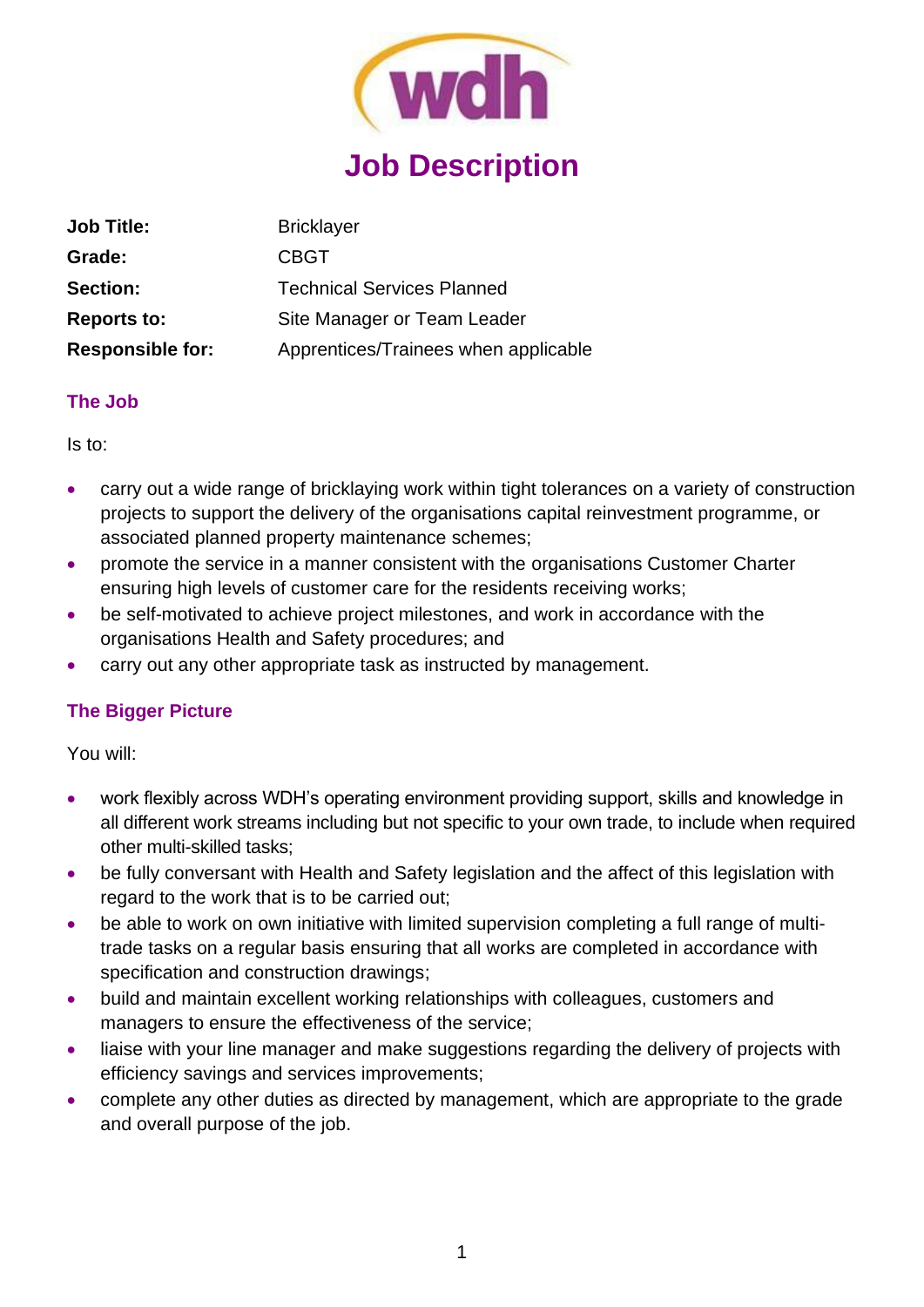# **The Day to Day**

Due to the ever-changing environment your duties may include, but are not restricted to, the following.

You will:

- undertake all work in line with health and safety policy statements and safe working practices;
- carry out a variety of brick and block work, both external and internal;
- remove, replace and repair associated brickwork for drains, manholes and drainage pipes;
- remove, replace and repair associated brickwork for roof tiles, ridge tiles and chimney pots and stacks;
- carry minor roofing repairs using the organisations safe system of work (training and equipment provided);
- remove, replace and repair flagged or concrete pathways, areas and steps;
- use plant, machinery and hand power tools to achieve construction project milestones;
- carry out repair, replacement and removal within the bricklayer's craft as instructed by management;
- transport materials by hand and vehicle (including house clearances):
- carry out groundworks, demolition work and site preparatory work; and
- ensure site cleanliness during maintenance work and upon completion of work.

# **Personal Contacts:**

**Internal:** Managers and Team Leaders

**External:** Tenants, contractors, occupants of properties and members of the public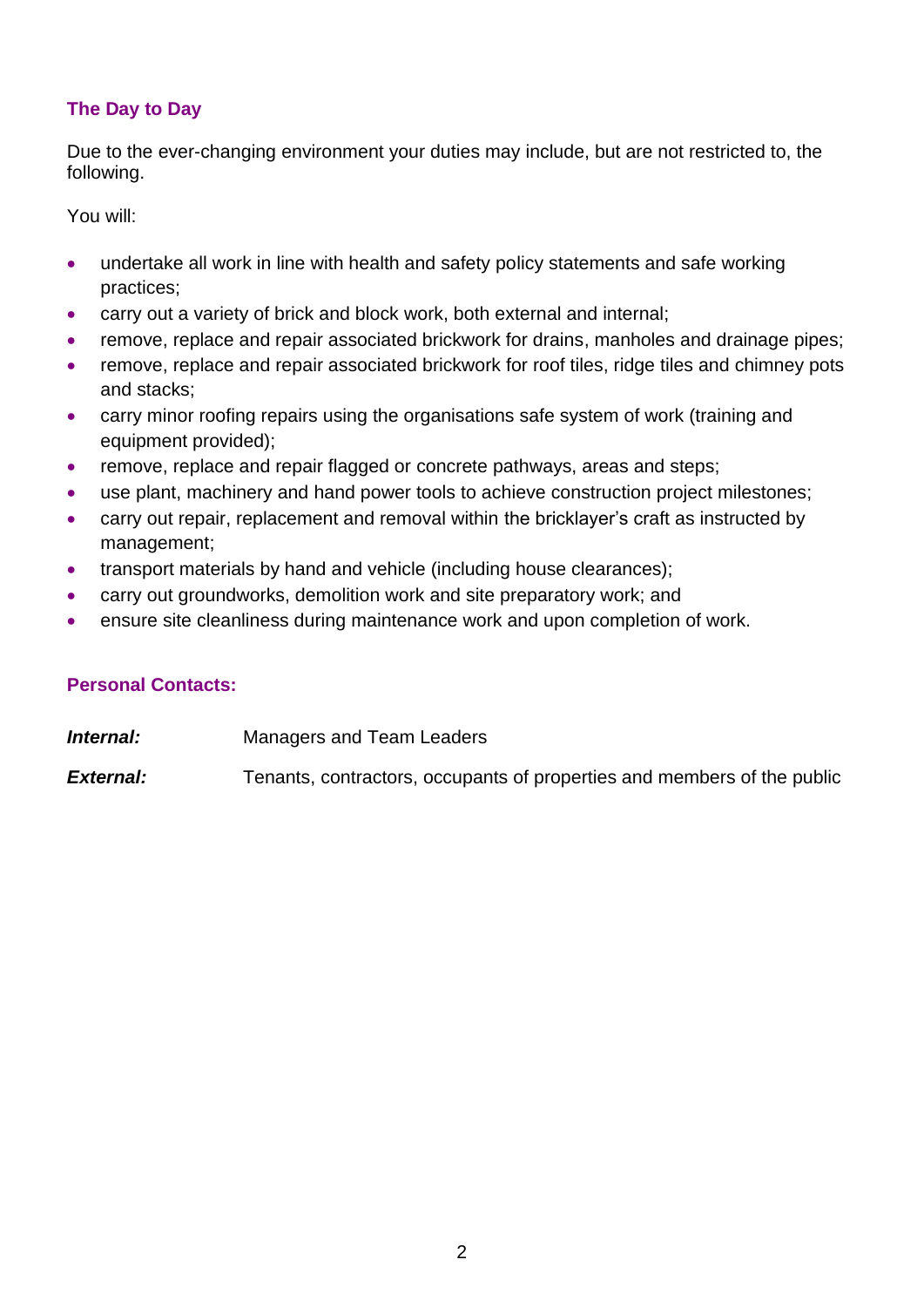### **The Specifics**

This section identifies the qualifications, skills and behaviours needed for an effective performance. Using these clarifies the personal qualities and workplace behaviours expected of the post. WDH principles reflect behaviour patterns which distinguish highly effective performance in a role. There are nine behavioural indicators which are split into three principles; Determination, Nous and Attitude and these are often referred to as DNA.

| <b>Personal Skill Characteristics</b>                                                                                                         | <b>Essential</b><br>(Tick) | <b>Desirable</b><br>(Tick) | <b>Method of</b><br><b>Assessment</b><br>(Code list below) | <b>Shortlisting</b><br><b>Criteria</b><br>(Tick) |
|-----------------------------------------------------------------------------------------------------------------------------------------------|----------------------------|----------------------------|------------------------------------------------------------|--------------------------------------------------|
| <b>Qualifications and Training</b>                                                                                                            |                            |                            |                                                            |                                                  |
| A qualification at Level 2 of the<br>Regulated Qualifications framework<br>in a relevant subject area for<br>example, NVQ Level 2 Bricklaying |                            |                            | AF / CO                                                    |                                                  |
| Valid CSCS Card                                                                                                                               |                            |                            | AF / CQ                                                    |                                                  |

| <b>Determination</b>                                                                  |      |  |
|---------------------------------------------------------------------------------------|------|--|
| Excellent communication skills.                                                       | AF/1 |  |
| Appreciation of programming and<br>timescales with regard to other<br>trades.         | AF/1 |  |
| Excellent time keeping skills.                                                        | AF/1 |  |
| Be organised in managing own<br>workload, using own initiative and<br>self-motivated. | AF/1 |  |
| Experience of working to<br>performance targets and project<br>milestones             | AF/1 |  |

| <b>Nous</b>                                                                                                                                           |      |  |
|-------------------------------------------------------------------------------------------------------------------------------------------------------|------|--|
| The ability to multi-skill in your own<br>and other trade areas to ensure a<br>first-time fix, or to prevent other<br>trades having to complete work. | AF/1 |  |
| Health and Safety at Work<br>Regulations. e.g. Manual Handling<br>and Working at Heights.                                                             | AF/1 |  |
| Experience of working in occupied<br>and empty properties.                                                                                            | AF/1 |  |
| Working in accordance with<br>specification and construction<br>drawings.                                                                             | AF/1 |  |